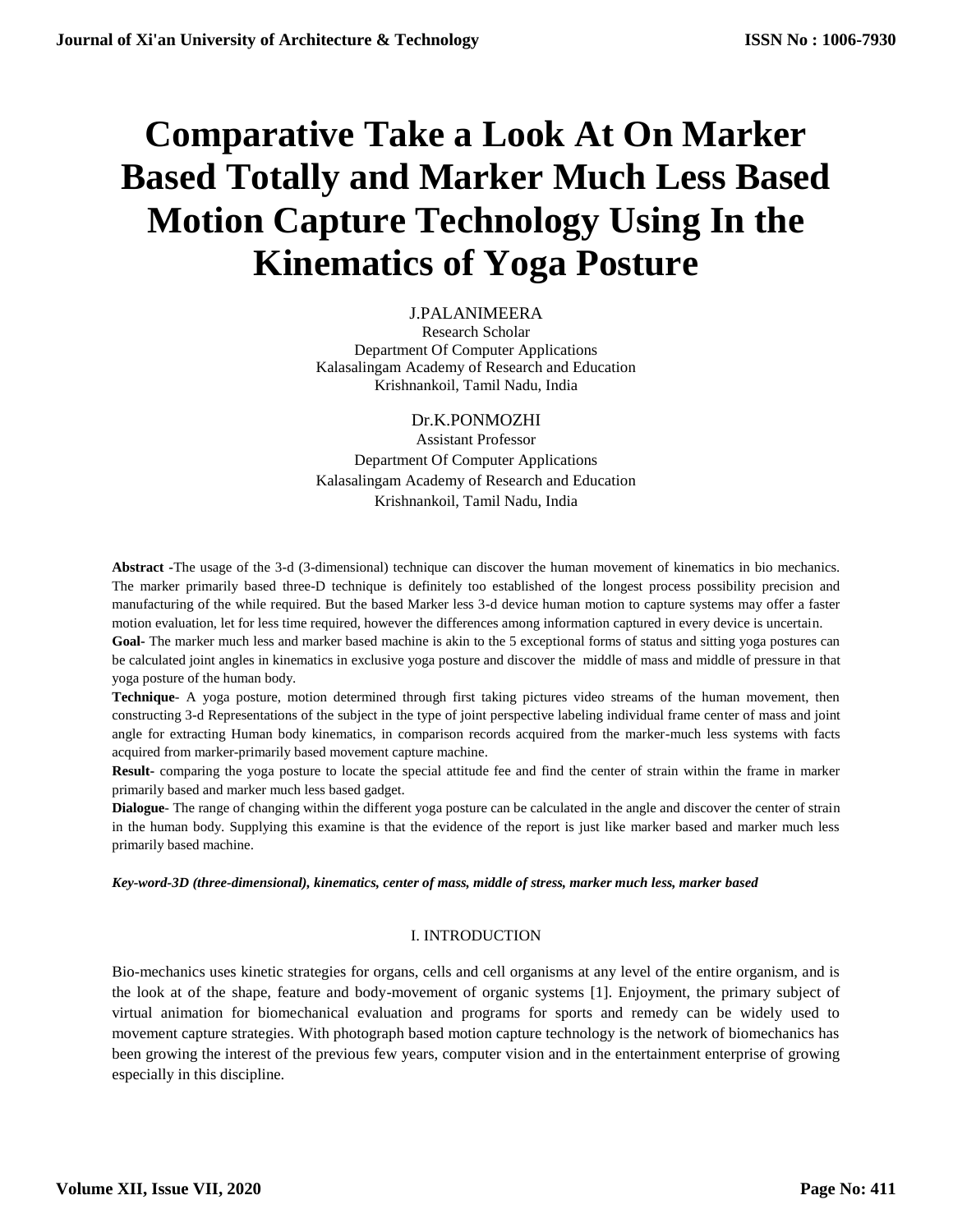Three-dimensional kinematic measures are taken into consideration due to the fact the non-invasive gold trendy of motion analysis [2]. Those structures Are accustomed look at gait and carrying motion [3–5]. Marker based totally systems offer legitimate kinematic records, but are time ingesting to installation and system facts [6], proscribing their use in large studies. In comparison, marker much less machine requires much less player guidance and records processing time. The purpose of this paper the marker less and marker primarily based system is as compared to the, distinctive type of yoga postures may be calculated joint angles in kinematics in special yoga posture and discover the middle of mass and middle of stress in that yoga posture of the human body. Amassed using a marker less movement gadget with respect to a marker-based record series protocol.

#### II. APPROACH

First capturing the video streams in determining the human motion, then constructing 3-d representations of the numerous yoga postures and calculated the angle value of particular posture inside the middle of strain and center of mass in frame segments of the Human body kinematics. They facts obtained from the marker much less structures with statistics received from marker-primarily based movement seize system is may be in comparison.

#### 2.1 Marker-Much less Motion Capture System

The marker-less motion capture device is their gathered the video movement machine to capture the five special standing postures and sitting yoga postures in 4 practitioners. They've reordered to height and weight. They practitioners wore to a fitted blue quick, sleeved shirt, geared up black long pants and orange sleeved. The practitioners do the postures in extraordinary asana they have calculated in angle values in joint attitude, hip, knee the usage of kinematic and middle of strain to the asana and discover the middle of mass to the posture. A 3 dimensional motion of the practitioner shape became captured joint center region is based totally on weight and peak is the percentage of values to be gift inside the joints at a point of standing posture and similarly is to present within the middle of strain in that posture[7]. The facts could be stored to file of DARI (Dynamic Athletics, Vault software model 3.2); the kinematic tool end result is to be stored the produce the software of biomechanical analytics. The joint angles and middle of stress statistics to be exported to statistics in Excel. Machine gaining knowledge of techniques can be carried out to the method of human movement. In SVM strategies can be used to categories records to learn in mastering models.

#### 2.2 Marker Based Totally Movement Capture System

The marker based totally is appearing in yoga for standing posture. The ten digicam Vicon machine is used to capture the practitioner. The height, weight has been recorded in modifying the Helen Hays marker set can be used, and anthropometric measures may be recorded and that they reflective markers can observe to the pores and skin [8]. The affected person does the yoga posture. Kinematics and middle of stress captured using a BTS clever-D device. The marker will be set in full body to offer via using of the BTS machine (Table 1). The middle of strain is just too received for the right leg and the preprocess turned into accomplished with the smart tracker and clever analyzer software program. The kinematic information sample at 100HZ, the usage of to the software program Vicon nexus 2.2. The hip joint is estimated to used to the Symmetrical middle of Rotation estimation [9] and the knee joint is anticipated to use to the Symmetrical Axis of Rotation analysis. The information will shop to be exported to the polygon. The gadget used to the technique of lively versus passive markers. This technique is used to the commercial motion seize machine.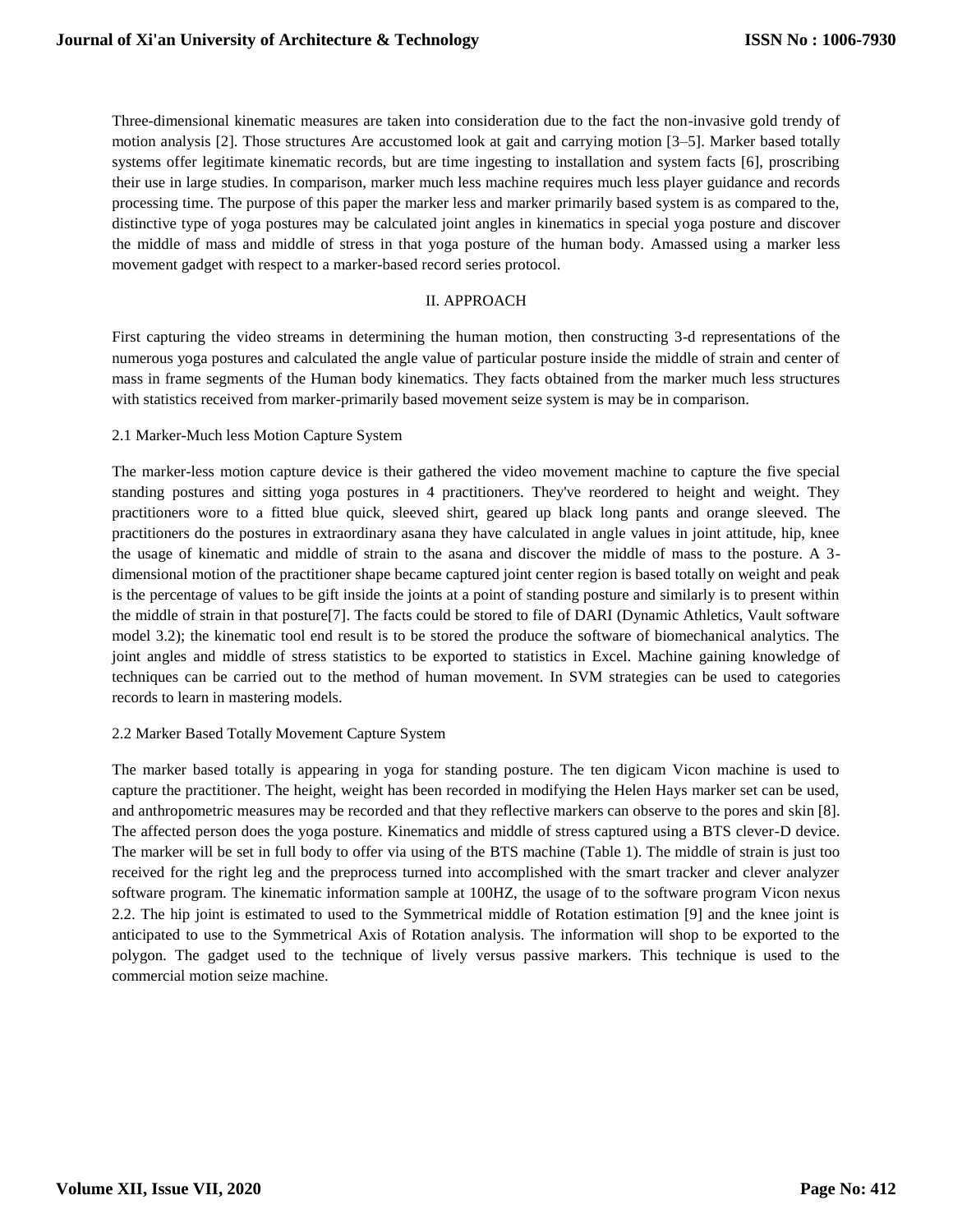| <b>Frame Section</b> | <b>Anatomic Points</b>      |  |  |  |
|----------------------|-----------------------------|--|--|--|
| Head                 | significant factor of head  |  |  |  |
| R,1 head             | facet of the top            |  |  |  |
| <b>Nasion</b>        | <b>Nasal bone</b>           |  |  |  |
| R,1 up arm           | Arms                        |  |  |  |
| R,1 elbow            | <b>Humerous epicondyles</b> |  |  |  |
| Hand                 | 1/3 metacarpal              |  |  |  |
| Heel                 | <b>Heels</b>                |  |  |  |
| $R,1$ bar 1          | Thigh                       |  |  |  |
| Hip                  | Hip                         |  |  |  |

Table 1 Marker Set of Anatomical Factors within the Human Body

#### III.RESULTS AND DISCUSSION:

Four practitioners (2 female2 men) age=26±four years, top=1. 73±0. 05 m, weight=71.Nine±12 kg. The practitioners doing yoga postures in 10 seconds of live in the status posture and sitting posture after stabilization in the all biomechanical statistics to be received. The system is described as X-axis pointing ahead, y-axis is top put up and zaxis is to the proper. To find the middle of strain at the human frame all through the posture. Practitioners to complete the task of kinematic attitude values in joint perspective (hip, knee, legs). No matter the strongest courting between systems on the hip inside the yoga posture, average RMS error became additionally the most important, indicating an absolute discrepancy among the two systems (Table 2). As soon as normalized to joint range of movement, RMS mistakes had been biggest on the hip within the posture, indicating a probable difficulty in figuring out joint angle values in kinematics.

| <b>Movement</b>           | Center of   | Vicon | <b>RMS</b>   | <b>Normalized</b> |
|---------------------------|-------------|-------|--------------|-------------------|
|                           | pressure    |       | (Root        | <b>RMS</b>        |
|                           |             |       | mean         | Error             |
|                           |             |       | square)      |                   |
| <b>Chair pose</b>         | Thigh       | 0.91  | $23.0^\circ$ | 0.39              |
|                           |             | 0.94  |              |                   |
| Eagle pose                | <b>Knee</b> | 0.92  | 11.5         | 0.15              |
|                           |             | 0.89  |              |                   |
| Big toe pose              | <b>Knee</b> | 0.98  | 12.7         | 0.25              |
|                           |             | 0.92  |              |                   |
| <b>Downward</b><br>facing | Hip         | 0.67  | 10.6         | 0.35              |
| dog                       |             | 0.92  |              |                   |
| side<br><b>Extended</b>   | Hip         | 0.37  | 18.0         | 0.45              |
| angle pose                |             | 0.01  |              |                   |

Table 2 Posture Movement of Attitude Values in Joint Perspective

### IV. CONCLUSION

The contrast of two strategies in marker based totally and marker much less based totally gadget with kinematic perspective cost in human motion. The marker based technique using the method lively verse passive and marker much less methods using the method in device getting to know. The joint angle value calculates in hip, knee, leg to be as compared. But the marker much less movement gadget presents less difficult approach of movement analysis. This approach of coaching time is less and the practitioner will don't have any disturbance doing yoga postures.